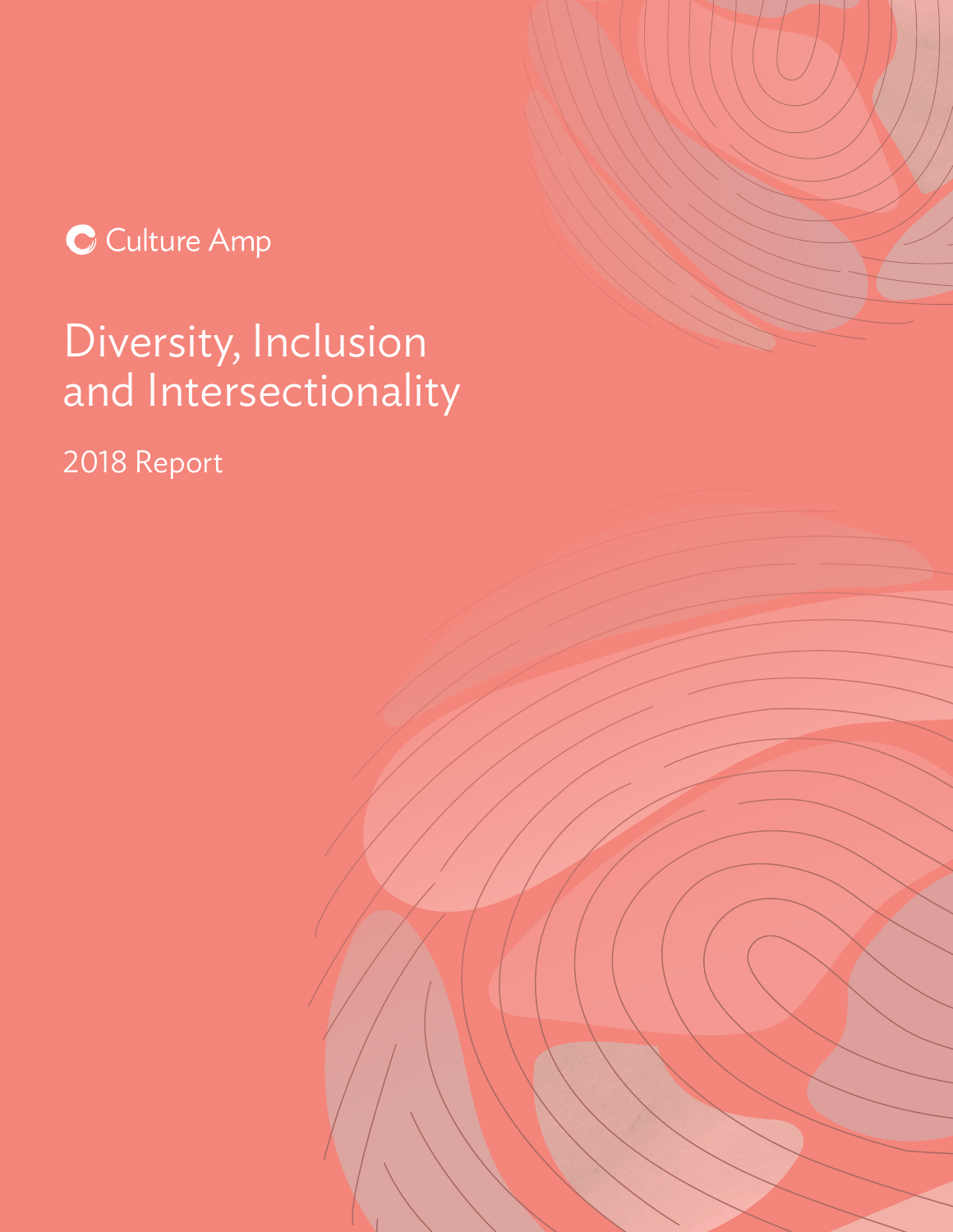In 2015, Culture Amp and [Paradigm](https://www.paradigmiq.com/) developed the [Diversity and Inclusion Survey](http://cultureamp.com/diversity-inclusion). It was an open-source collaboration designed to be the gold standard for measuring the employee experience across seven factors of diversity and inclusion. This tool contributes to the current D&I landscape by being the first to help organizations collect, understand, and act on employee feedback across many intersections of social identities (Gender Identity, Race/Ethnicity, Sexual Orientation, Disability, Family, Socioeconomic Status, Veteran Status, and Age).

To date, over a hundred companies in North America, Asia, and Europe have gathered diversity and inclusion feedback through the Culture Amp platform. While technology companies were the first to sign up, organizations from a wide-range of industries have participated, spanning real estate, healthcare, finance, advertising, and more. We're delighted to share some of our updated findings as our contribution to the diversity and inclusion movement.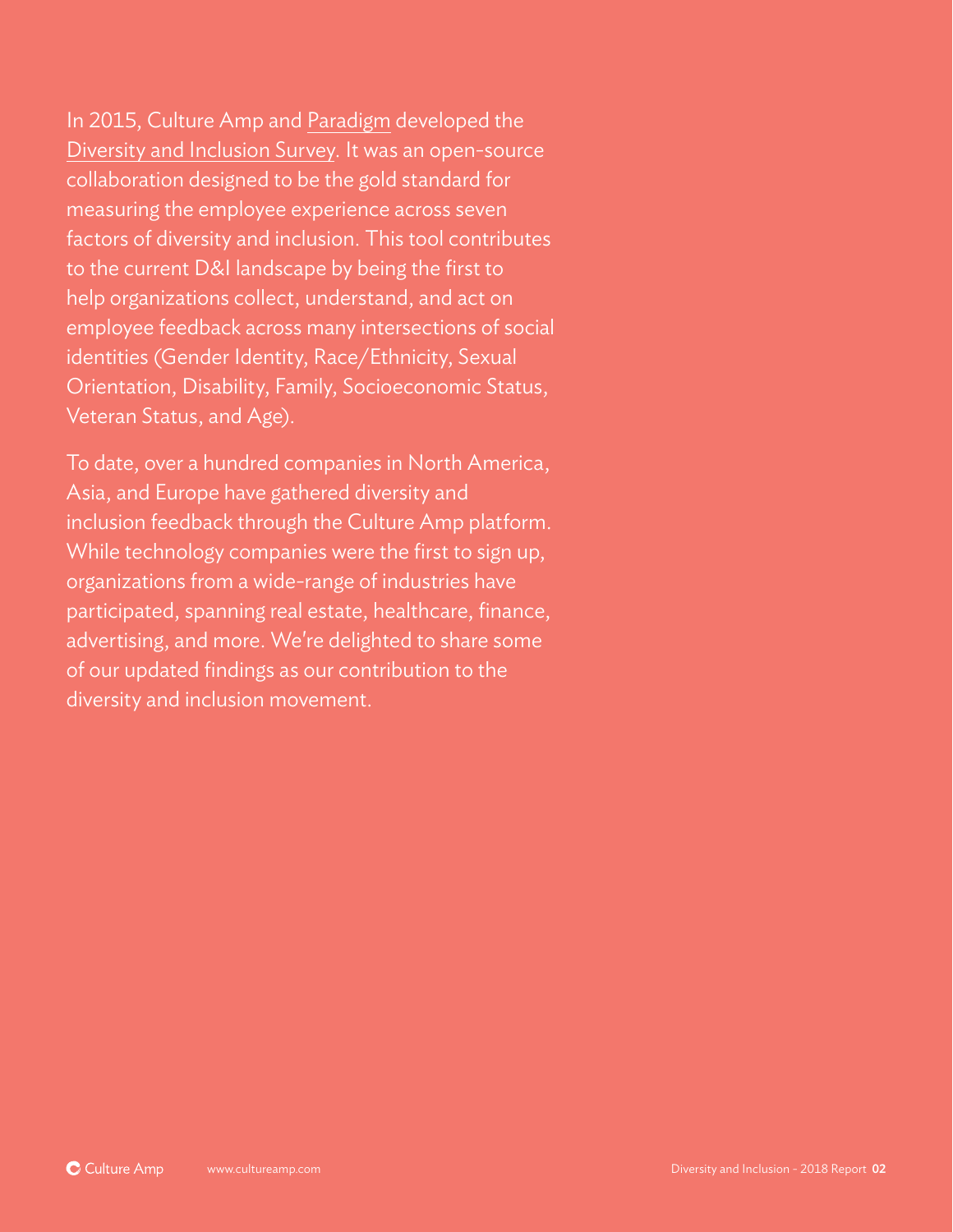### Key insights

01

### The future is intersectional

Data collected from workplaces mirrors the demographic shift we're seeing in the United States. Typically underrepresented populations are proportionately making up more of the workforce. "Diversity" is becoming the norm as underrepresented people solidify their position as integral members of the workforce.

02

### The employee experience is not equal

Our experience at work is influenced by demographic traits. In aggregate, those from underrepresented backgrounds experience company culture less positively than employees in a majority group; the disparity is compounded for employees in multiple minority groups (e.g. gender, race, sexual orientation).

03

#### Inclusion and belonging matter most

Factors relating to belonging, communication, and decision making are found to be strong drivers of [employee engagement.](https://blog.cultureamp.com/what-is-employee-engagement) A feeling of belonging at a company, (i.e. "I feel like I belong at my company") has the strongest relationship to engagement.

04

### Why and how these findings impact your business

Four separate meta-analyses covering hundreds of individual studies demonstrate how workers will underperform relative to their abilities if they are burdened by negative stereotypes.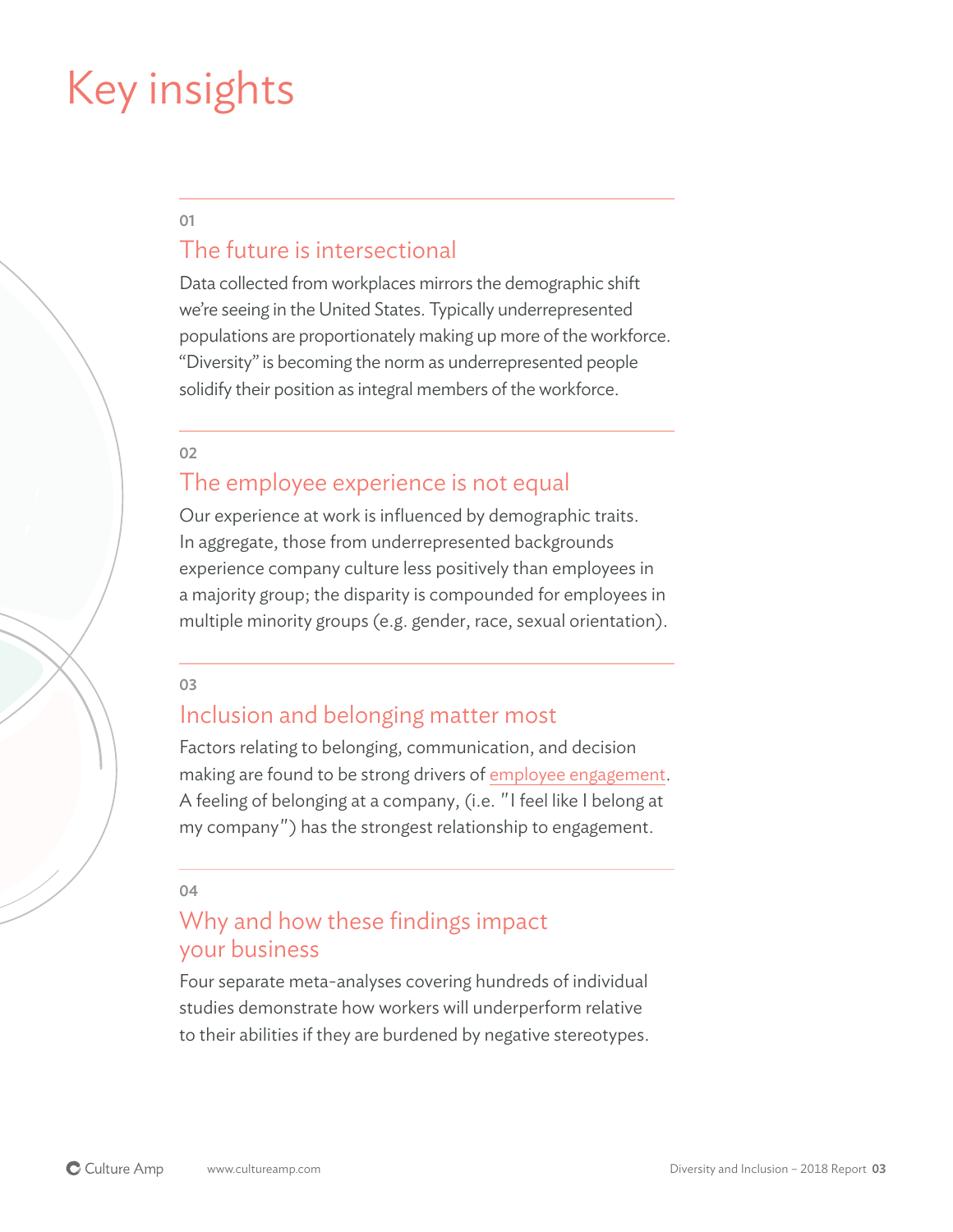# The future is intersectional

Demographic shifts in the U.S. population underscore how our future is intersectional. Underrepresented minorities are growing in size and influence. The United States will become a majority-minority country (meaning racial and ethnic minorities will make up a majority of the entire population) [sometime between 2041 and 2046,](https://www.census.gov/data/tables/2012/demo/popproj/2012-summary-tables.html)  [depending on immigration patterns.](https://www.census.gov/data/tables/2012/demo/popproj/2012-summary-tables.html) As early as 2019, the majority of children born in America will be from a race that is currently considered "underrepresented." Similar demographic shifts are happening all over the world.

As we reflect on the changing racial and ethnic population, we must consider how other demographic traits are also evolving. [The Public Religion Research Institute suggests](https://www.prri.org/wp-content/uploads/2015/03/PRRI-Millennials-Web-FINAL.pdf)  [that 7% of Millennials self-identify as LGBTQ](https://www.prri.org/wp-content/uploads/2015/03/PRRI-Millennials-Web-FINAL.pdf); twice as high as those in older generations. In America, [the 2010 Census](https://www.census.gov/newsroom/releases/archives/miscellaneous/cb12-134.html)  [Bureau revealed that 19% of Americans have a disability](https://www.census.gov/newsroom/releases/archives/miscellaneous/cb12-134.html).

By comparing our youngest respondents (<24 years old) and our oldest respondents (55+ years old), we can confirm that the demographic shifts in our data reflect the changing workforce makeup. The greatest shift we see is in the majority population: Straight White Men.

Straight White Men make up 34% of all respondents of the youngest people in our data. However, Straight White Men account for 46% of all respondents in our oldest age cohort. As the oldest members of the workforce retire and make way for the younger generations, we can expect to see a workforce that looks dramatically different than what past generations have seen.

Because our future is intersectional, we must consider how our demographic traits intersect and highlight how our unique identities affect our experiences at work. The need to create organizational environments receptive to diversity is greater than before. Being a culture first organization starts with recognizing the difficulty and importance of acknowledging our complex identities.

Straight White Men make up 46% of people exiting the workforce but only 34% of the people entering the workforce.

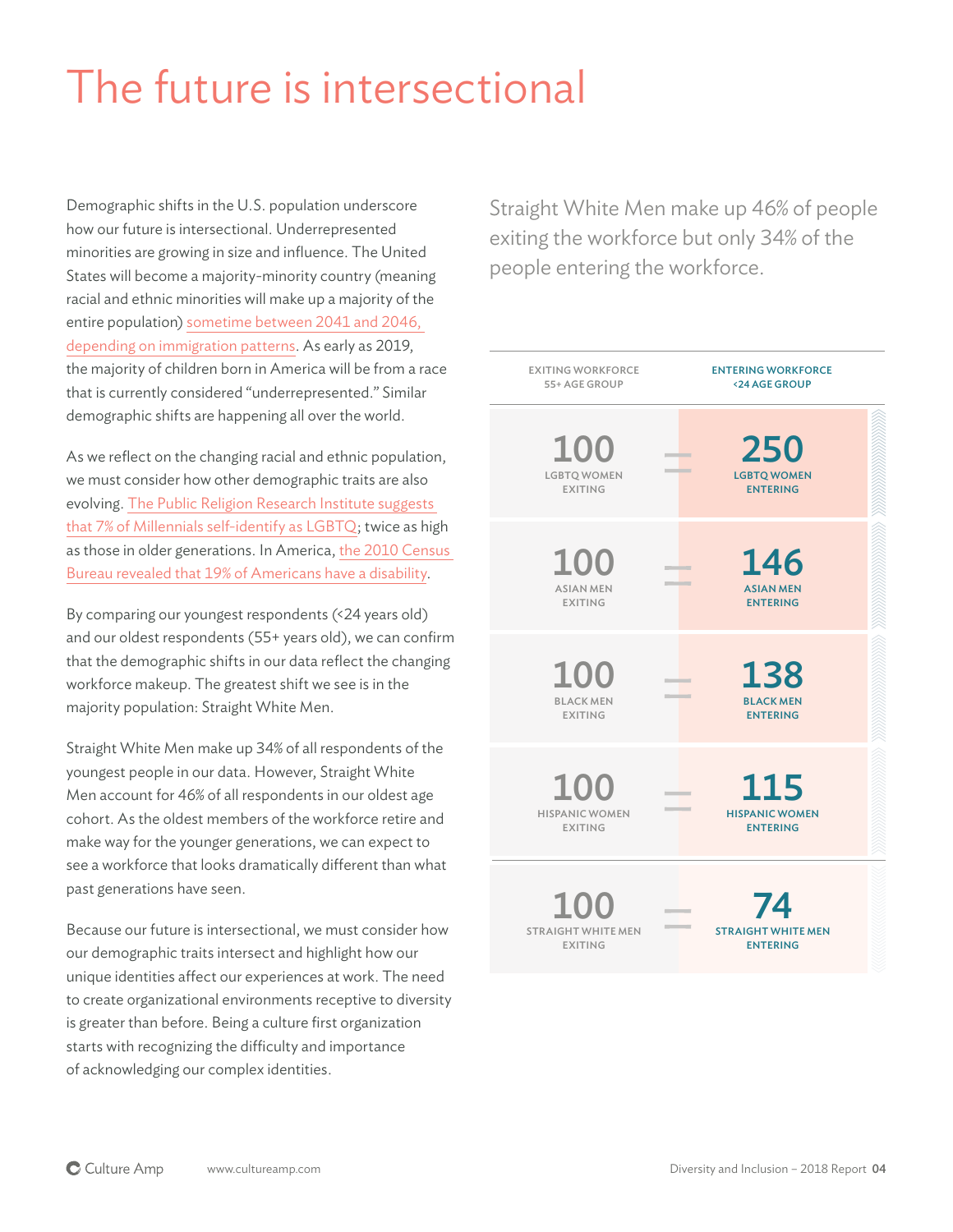## The employee experience is not equal

The fight for equality begins by battling many people's first emotional response to the diversity conversation: "I'm not biased." Bias exists in all of us; fear, shame, and uncertainty about how to mitigate our biases is a major hurdle into accepting the current reality: the employee experience is not equal.

Despite massive efforts from organizations to create fair and equitable company cultures, the overall picture of company culture in the organizations that we surveyed is one where minorities report lower favorability across every item measured. This is a manifestation of bias, prejudice and stereotyping.

Experiences of fairness, decision making, and voice are among the largest disparities in the employee experience. They also illuminate how nuanced our findings are; the intersection of gender, race, and sexual orientation impact these aspects in interesting and unique ways. Although Men score higher than Women, Straight White Women have higher perceptions of fairness than Black Men and LGBTQ Men. Different intersectional groups of women (Black Women, Latinx Women, LGBTQ Women) score lowest across many survey items.

#### VOICE

I can voice a contrary opinion without fear of negative consequences



Although Men score higher than Women, Straight White Women have higher perceptions of fairness than Black Men and LGBTQ Men. Different intersectional groups of women (Black Women, Latinx Women, LGBTQ Women) score lowest across many survey items.

#### DECISION MAKING

Perspectives like mine are included in the decision making at my company



#### FAIRNESS

People from all backgrounds have equal opportunities to succeed at my company

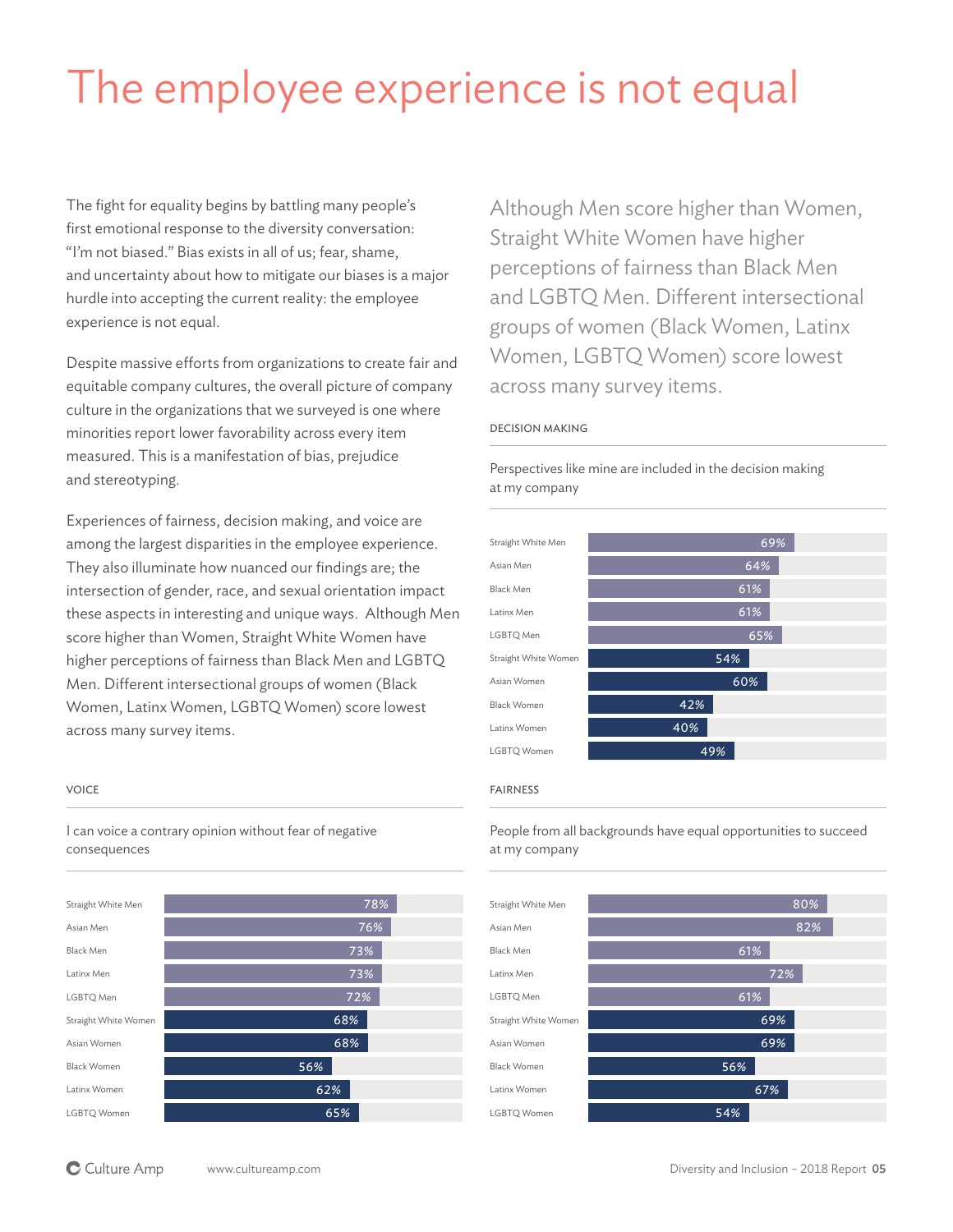# Inclusion and belonging matter most

### Representation and perceptions of diversity are not clearly linked

We believe that a large tech company influence within our sample caused Asians to score the highest in company diversity because they are visibly represented in the tech industry. However, Asians experience the biggest gap between perceived "company diversity" and "team diversity," perhaps because the [Bamboo ceiling](https://hbr.org/2011/08/breaking-through-the-bamboo-ce) denies them equal opportunities to leadership positions or that their representation feels concentrated in specific functions, such as engineering.

The Middle Eastern cohort surprised us as well – they are an underrepresented group that were among the highest scoring population around perceptions of diversity. Our theory is that the US Census does not recognize Middle Eastern as a race or ethnicity; this causes those of Middle Eastern descent to be mis-categorized. Our Diversity and Inclusion Survey explicitly lists Middle Eastern as an option that acknowledges and honors this part of their identity.

If this is true, this is a powerful reminder that the demographic choices we list send a signal about whether someone belongs in an organization. We encourage you to customize (typically by broadening) your demographic choices to be inclusive to all races and ethnicities in your organization.

Increasing minority representation in an organization is an important objective that belongs in a portfolio of diversity management strategies. However, our data does not show clear links between the amount of representation in an organization and their perception of company or team diversity. Furthermore, statistical tests that look at underlying patterns showed that diversity had low to moderate [correlation to engagement markers](https://blog.cultureamp.com/the-roi-of-employee-engagement-and-culture) like recommendation, pride, motivation, and intent to stay.

| <b>RANK</b>    | <b>REPRESENTATION</b><br>IN SURVEY DATA             | <b>MY COMPANY</b><br><b>VALUES DIVERSITY</b>        | <b>MY COMPANY</b><br><b>BUILDS DIVERSE</b><br><b>TEAMS</b> |
|----------------|-----------------------------------------------------|-----------------------------------------------------|------------------------------------------------------------|
| 1              | <b>WHITE</b>                                        | <b>ASIAN</b>                                        | <b>MIDDLE</b><br><b>EASTERN</b>                            |
| $\overline{2}$ | <b>ASIAN</b>                                        | <b>MIDDLE</b><br><b>EASTERN</b>                     | <b>PACIFIC</b><br><b>ISLANDER</b>                          |
| 3              | HISPANIC/<br><b>LATINX</b>                          | <b>WHITE</b>                                        | HISPANIC/<br><b>LATINX</b>                                 |
| 4              | <b>BLACK/</b><br><b>AFRICAN-</b><br><b>AMERICAN</b> | HISPANIC/<br><b>LATINX</b>                          | <b>WHITE</b>                                               |
| 5              | <b>MIDDLE</b><br><b>EASTERN</b>                     | <b>PACIFIC</b><br><b>ISLANDER</b>                   | <b>ASIAN</b>                                               |
| 6              | <b>PACIFIC</b><br><b>ISLANDER</b>                   | <b>NATIVE</b><br>AMERICAN/<br><b>ALASKAN NATIVE</b> | <b>BLACK/</b><br><b>AFRICAN-</b><br><b>AMERICAN</b>        |
| 7              | <b>NATIVE</b><br>AMERICAN/<br><b>ALASKAN NATIVE</b> | BLACK/<br><b>AFRICAN-</b><br><b>AMERICAN</b>        | <b>NATIVE</b><br>AMERICAN/<br><b>ALASKAN NATIVE</b>        |

There is no clear link between representation and one's perception of diversity.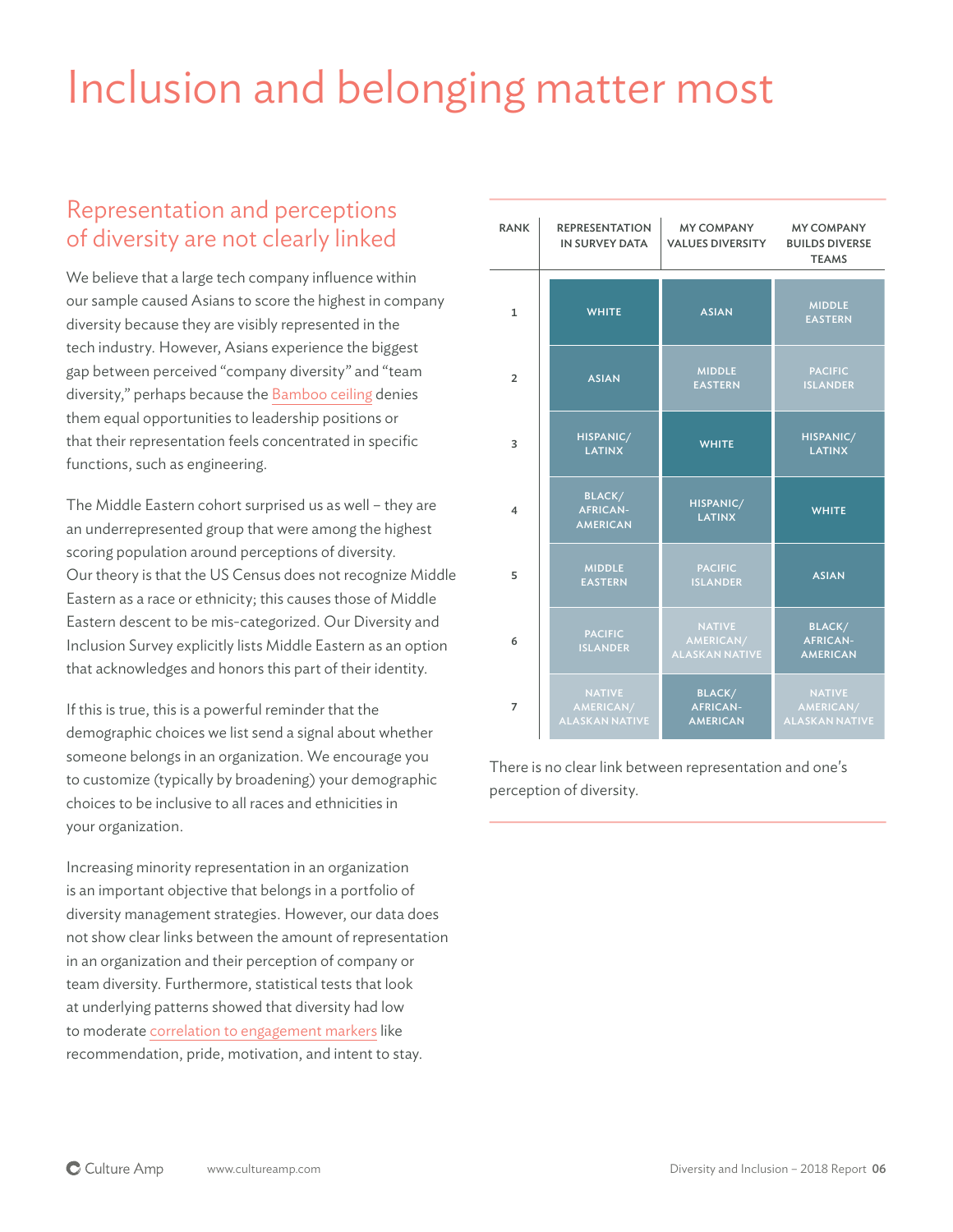# Belonging is the most correlated to engagement

The survey questions that have the highest impact and correlation to employee engagement are:

| <b>RANK</b> | <b>QUESTION</b>                                                                                                                                                                                               |  |  |
|-------------|---------------------------------------------------------------------------------------------------------------------------------------------------------------------------------------------------------------|--|--|
| 1.          | I feel like I belong at my company                                                                                                                                                                            |  |  |
| 2           | I am satisfied with how decisions are made at my<br>company                                                                                                                                                   |  |  |
| 3           | I feel respected at my company                                                                                                                                                                                |  |  |
| 4           | At my company, there is open and honest two-way<br>communication                                                                                                                                              |  |  |
| 5           | Even when something bad happens (e.g., when I get<br>critical feedback from my manager, I have a negative<br>social interaction with a peer, etc.), I don't question<br>whether or not I belong at my company |  |  |

These feelings are associated with factors we term Belonging, Communication and Decision Making. These are factors that are more closely aligned with the concept of inclusion, rather than diversity. They speak more to the way people feel they are treated as individuals versus how they directly perceive the diversity of their organization.

#### Belonging

During the development of the survey template, we anticipated that survey items from the Belonging factor would strongly correlate to engagement. When the results confirmed our suspicion, we developed an e-book, [6 Ways to](http://hello.cultureamp.com/hubfs/1703-Belonging/Culture-Amp_6-ways-to-foster-belonging.pdf) [Foster Belonging in the Workplace t](http://hello.cultureamp.com/hubfs/1703-Belonging/Culture-Amp_6-ways-to-foster-belonging.pdf)o help others understand the impact that Belonging can have at driving engagement within an organization.

"I feel like I belong at my company" and "I feel respected at my company" are the is the clearest measures of outright belonging in the Diversity and Inclusion Survey template. When survey respondents feel that they belong and are

respected, they are highly likely to recommend their company, be motivated (by putting in discretionary effort), and express their intent to stay.

"Even when something bad happens, (e.g., when I get critical feedback from a manager, I have a negative social interaction with a peer, etc) I don't question whether or not I belong)" is a measure of [Belonging Uncertainty.](http://psycnet.apa.org/record/2006-23056-007) Companies like Pinterest have had success in creating diverse and inclusive practices, in part by [tackling Belonging Uncertainty as early](https://techcrunch.com/2016/01/26/pinterest-is-looking-to-tackle-belonging-uncertainty/)  [as 2016.](https://techcrunch.com/2016/01/26/pinterest-is-looking-to-tackle-belonging-uncertainty/) These intervention strategies, adapted from lab research, offer promising innovations that can be applied in all types of organizations.

#### Decision Making

When measuring the underlying pattern between each survey item and our engagement index, "I am satisfied with how decisions are made at my company" had the second highest correlation.

Companies can foster an inclusive culture by affording employees the ability to see how important decisions are made. Employees across the business are more likely to be engaged when they have visibility into decision making, especially decisions that directly affect their work.

#### Communication

"At my company, there is open and honest two-way communication" is a survey item that was pulled from Culture Amp's Engagement Survey template. Culture Amp has already established this item as a strong driver of engagement from surveying employees at 1,200+ companies in 120 industries.

It was a conscious decision to use this item in our Diversity and Inclusion Survey because we saw statistically meaningful differences between gender and race/ethnicity. We are taking note of similar disparities between majority and minority groups across sexual orientation, socioeconomic status, veteran status and disability status.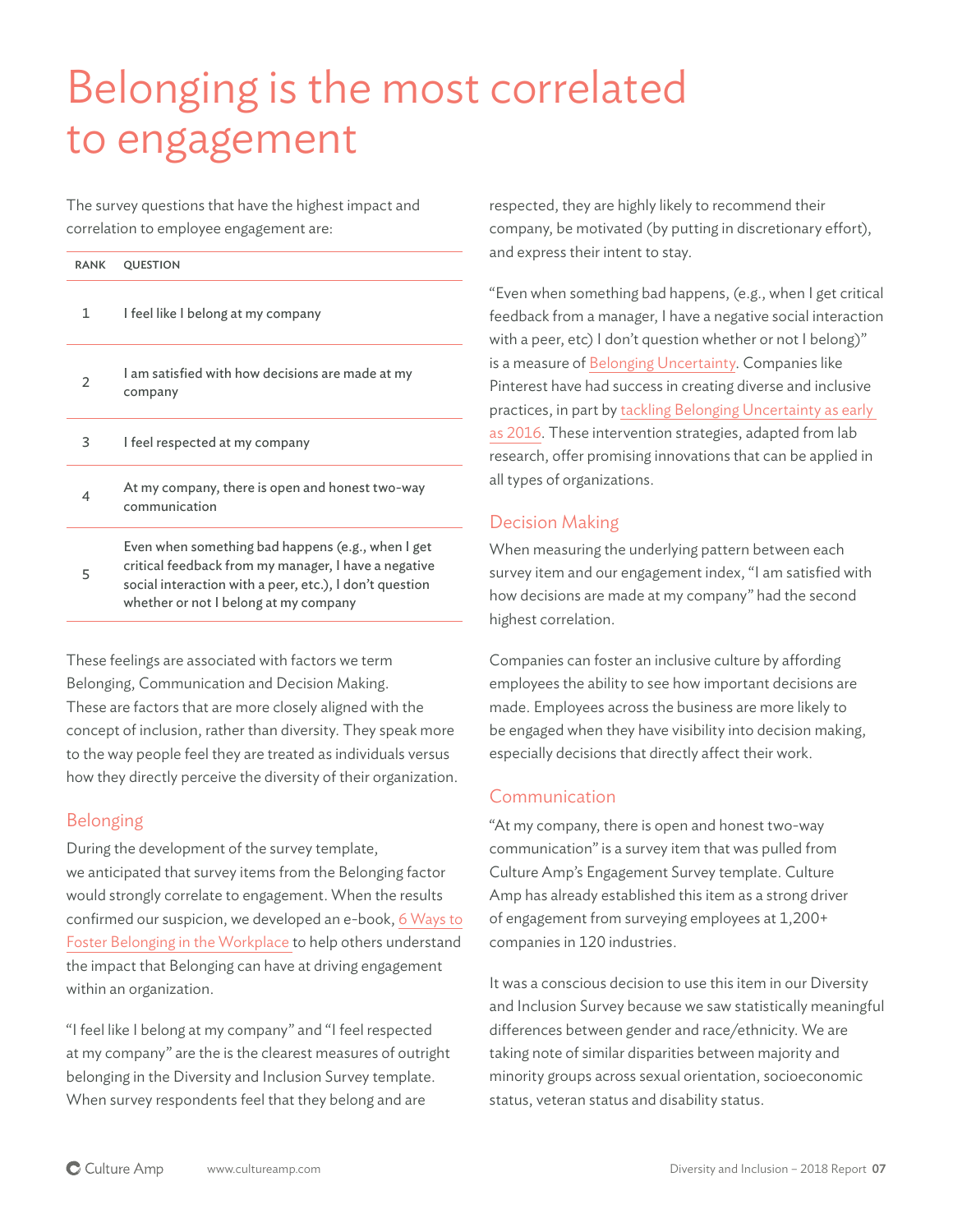### Why and how these findings impact your business

Our future holds intersectionality as an important concept in understanding how to create diverse and inclusive cultures. The employee experience is significantly affected by our ever-intersectional identities, thus, there is an increasing business risk of ignoring these trends. To understand why marginalized groups will negatively impact your business, leaders at all levels in the organization should familiarize themselves with the concept and impact of stereotype threat.



Stereotype threat is the worry that one could confirm a negative stereotype in the eyes of others, and even in one's own eyes. Cues in the environment and culture can signal that their identity could be a reason they are evaluated negatively. It is one of the key reasons why employee feedback does not easily flow to marginalized groups; [The Mentor's Dilemma](https://ed.stanford.edu/sites/default/files/the_mentors_dilemma.pdf) explains the difficulties with regards to giving and receiving critical feedback across the racial divide. This research posits the mechanisms causing Black employees to score lower in factors like Voice and Belonging.

We have enough research: The Mentor's Dilemma is [one of more than 400 studies](https://www.annualreviews.org/doi/abs/10.1146/annurev-orgpsych-032414-111322) that have found that stereotype threat can cause people to underperform relative to their ability. Four separate meta-analyses (Walton & Cohen 2003, Nguyen & Ryan 2008, Walton & Spencer 2009, Taylor & Walton 2011) covering these studies have led to an academic convergence that stereotype threat can have a significant impact in the lives and outcomes of individuals and the organizations in which they work. Correspondingly, cues that remove stereotype threat cause groups to perform better.

Due to stereotype threat, the cost of ignoring diversity and inclusion will increase over time. As we explore new methods for reducing stereotype threat, combined with intersectional data analyses, we will better understand the business impact of recognizing Diversity, Inclusion, and Intersectionality as key components of a Culture First strategy.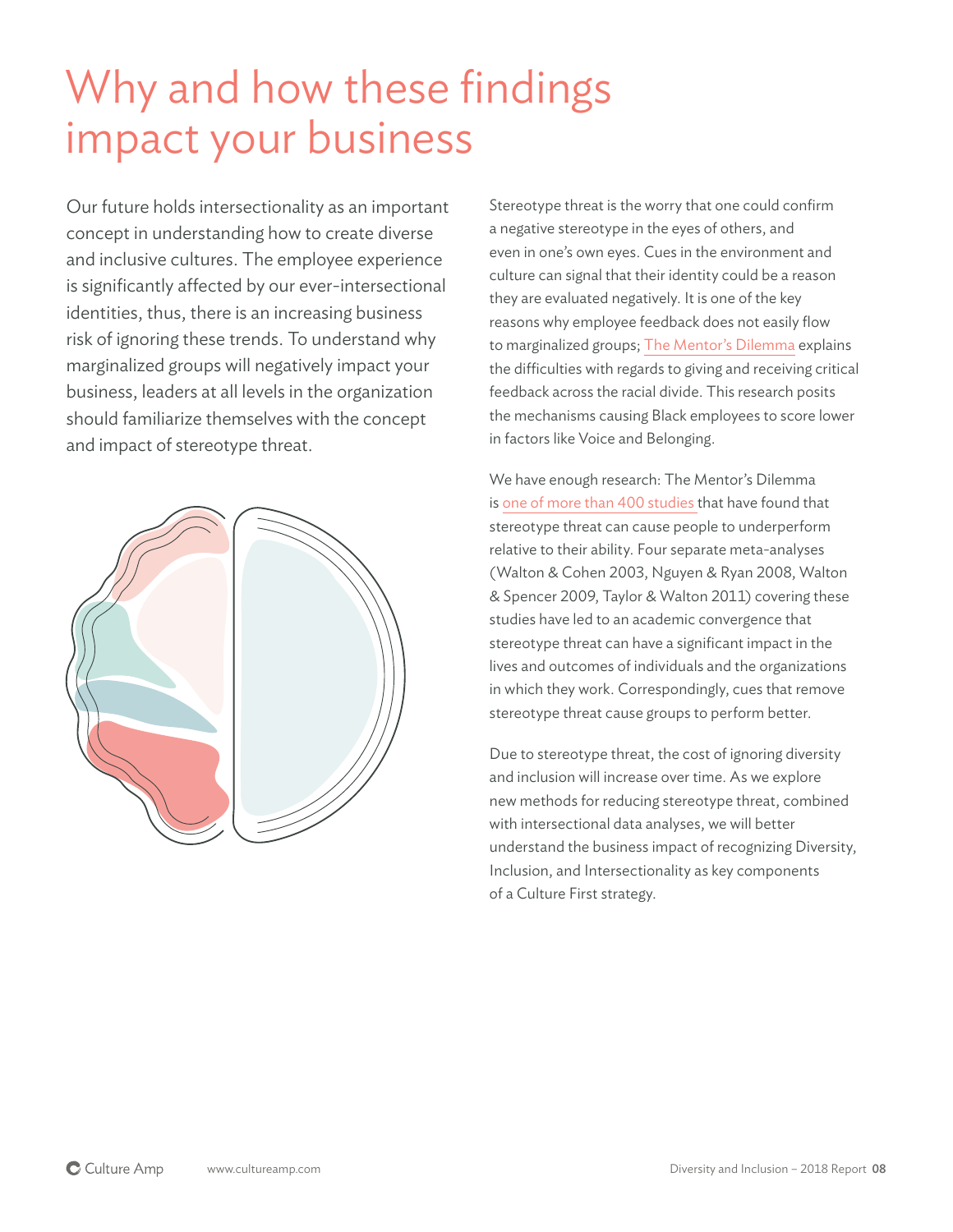### The state of diversity, inclusion, and intersectionality

A focus on diversity and inclusion is increasingly seen as a moral imperative and a competitive response to changing workplaces. Every month we see more articles written on the topic (The Harvard Business Review have published a recent collection [here](https://hbr.org/product/the-latest-research-diversity/DIVRES-PDF-ENG)).

The way intersectionality creates multiple minorities should remind us that groups of people are ultimately composed of more complex individuals. The number of possible combinations can make this work complex and difficult to draw clear findings, but it is imperative that our research take this difficult lens.

We will continue to highlight how the employee experience differs among other demographic traits. We have information on single parents, those from lower socioeconomic backgrounds, people with disabilities, veterans, and responses across 20 countries and growing. Our data will measure our collective progress on reducing disparity gaps, but we don't expect any "new" findings in the coming years. It's a matter of fact: the employee experience is not equal.

Our data suggests that the most successful approach to attracting and retaining a diverse workforce will be to focus on creating a workplace that makes people feel they belong. Without this, no matter how much diversity you might achieve by the numbers, you may quickly find people feeling disconnected, disengaged and prone to leaving your organization.

### Moving Beyond "Diversity ROI"

In this report, we have not directly explored the relationship between D&I and financial performance. While this can be useful for getting buy-in from leaders focused on bottomline measures, it's important that we begin moving beyond measuring "Diversity ROI."

#### Historically underrepresented people do not need a "business reason" to exist.

Instead, we prefer to highlight how our findings create a need to gather employee feedback on diversity, inclusion, and intersectionality. Because our future is intersectional, the employee experience is not equal, and belonging matters most, the Culture Amp and Paradigm Diversity and Inclusion Survey is a solution that focuses on how to leverage diversity as a business strength.